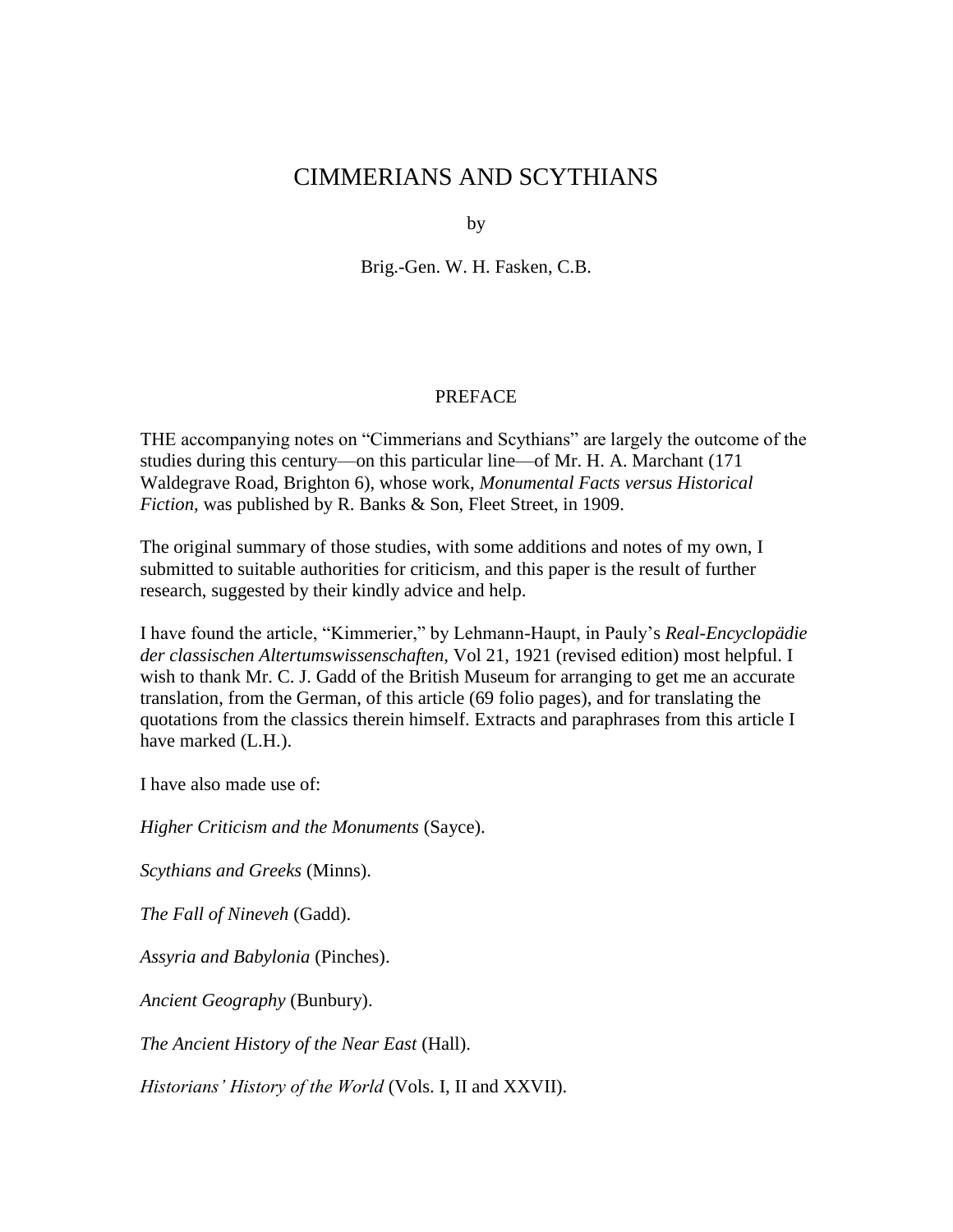*Mesopotamia* (Delaporte).

*Problems in Biblical and Mesopotamian Ethnography* (Gair).

#### W. H. FASKEN

## CIMMERIANS AND SCYTHIANS

#### CIMMERIA

The name Kimmerioi is mentioned once, and once only, in the Odyssey of Homer. On this solitary mention of the name it is said that the Cimmerii (Latin form; Cimmerians, English form) were a very ancient people, numerous and well known, and could not be of Israelitish origin.

Homer lived about the ninth century B.C., but the poems were probably not written down till a later date (*The World's Great Books,* Vol. III, pp. 1871, 1875). The Kimmerioi of Homer were located by him in a land "covered in mist and cloud, nor does the sun, shining, look down on them with his rays, either when he mounts to the starry heaven, nor when he turns again to earth from heaven, but doleful night is spread over wretched folk" (Odyssey xi. 14 ff) . To get there, Ulysses—who had been sent by the enchantress Circe to consult the dead in Hades—set out from the Isle of Circe, which was itself a long way west of Greece, in the Mediterranean Sea. To reach it they went to "Oceanus." In the plan of "The World according to Hecatleus," in the *History of Ancient Geography,* by E. H. Bunbury, Oceanus was the encircling sea that ran round all known lands and seas and was outside the Mediterranean Sea, beyond the Pillars of Hercules. The obvious inference is that Cimmeria, which was over realms and seas, and on a distant shore from the "Isle of Circe"—to which Ulysses returned by the aid of Zephyrus (a west wind)—was certainly not in the Black Sea.

William O'Connor Morris ("Ireland," *Cambridge Historical Series,* 1896, p. 2) and Ridgeway ("Early Days of Greece," *Ency. Brit.,* xi Edit., Vol. V) both agree in the probability that Cimmerii, and Cimbri are one race. This certainly points to Homer's Cimmeria being in N.W. Europe. This, too, is confirmed in *Dictionary of Classic Antiquities,* by Dr. Oskar Seiffert, translated from the German by Nettleship and Sandys, 1908: "The realm of Hades . . . in the Odyssey, its entrance, and outer courts, are on the western side of the river Oceanus. . . . Here is the abode of the Cimmerians, veiled in darkness and cloud, where the sun never shines."

Duncker, in his *History of Greece* (Bentley, 1886, p. 193) says: "On the northern shores of the Black Sea the Milesian sailors found a much more severe winter than in their own home . . . and thought they had found the end of the world, and the land of the wintry Cimmerians. . . . When, beyond the Black Sea, a new expanse of water (the Sea of Azov) disclosed itself, the mariners thought that they had at last reached Oceanus, and the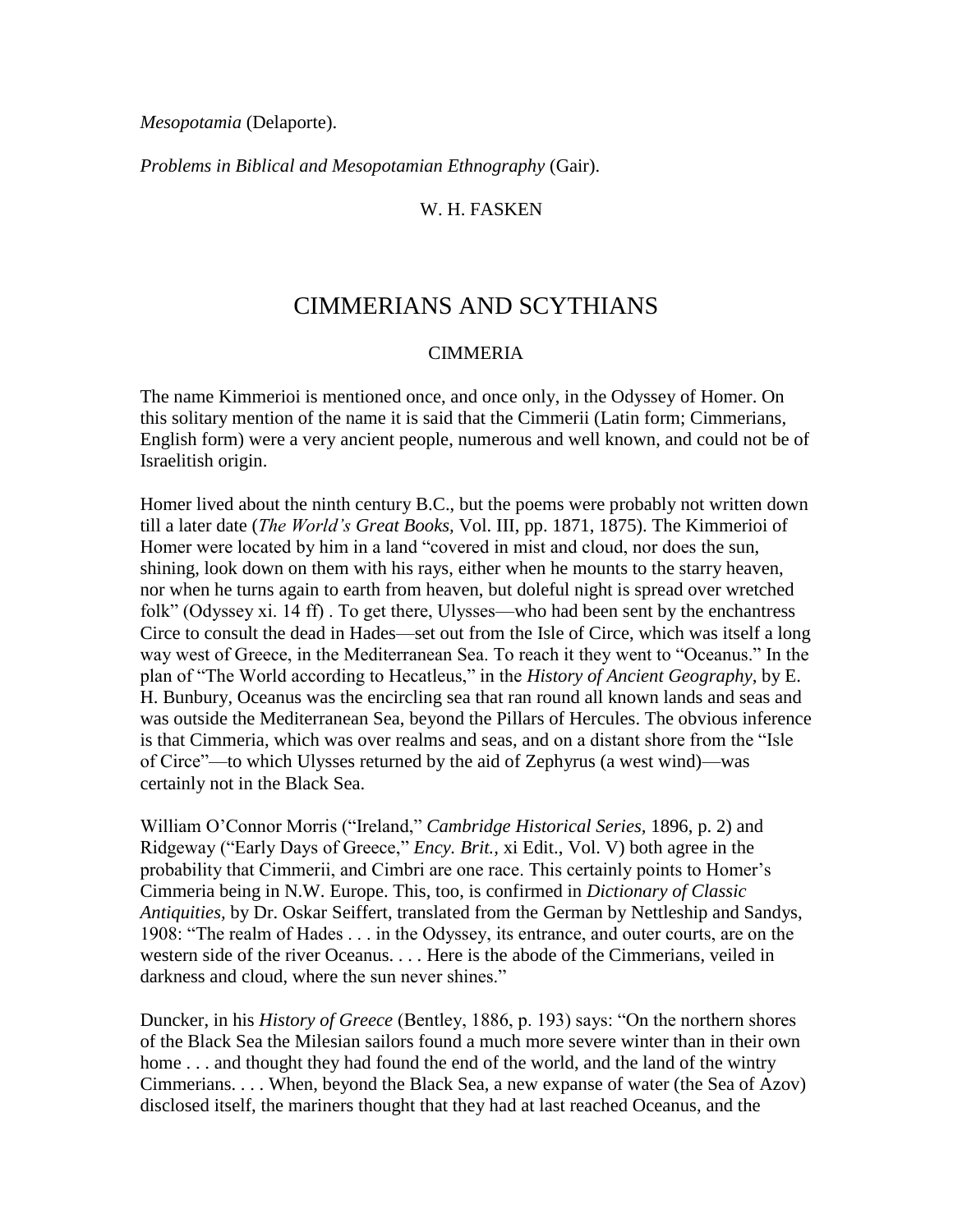entrance to Maeotis received the name of Cimmerian Bosphorus." Especially as this seemed to be confirmed by: "on the western side of the Black Sea lay, not far from the mouth of the Danube, an island, the white limestone cliffs of which shone from afar: the Greeks called it 'The White Island (Leuke)'."

A similar geographical blunder led our first Atlantic navigators to term the American aboriginal an "Indian," because they were under the impression that they had sailed round the world and had come upon India.

It looks as if the mythological Kimmerioi of Homer were in reality residents of the White Island north-west from Greece, and probably not, at that time, occupying the Crimea in the east. There is, moreover, no mention of the Cimmerians among the people of Thrace, nor in Scythia about the Crimea, nor on any part of the Black Sea until the seventh century B.C., when they are FOUND on the south side of that water.

Lehmann-Haupt, in his article, "Kimmerier" (referred to in the preface), argues that "Homer knew nothing actually of the Cimmerian invasions, but only knew the Cimmerians in their northern homes" (§ 50). "Homer's description does not apply in the least to conditions in the Crimea, but has in mind the long winter nights in the north to which the long summer days correspond." In confirmation, he cites Niebuhr (*Bell. Goth II, XV, p. 205), "where Precopius on the basis of personal communications, made by* reliable authorities from among the Heruli (or Eruli), who still maintained connexion with those of their tribe who had remained in Scandinavia, gives an intimate account of forty days' light in summer and forty days' darkness in winter" (§ 55). Finsler's Homer (1914) p. 25 says: "It has long been recognised that Odyssey x, lines 82-85, refer to the long summer days *{NOTE: ". . . we came to (line 82) Telepylus of the Laestrygonians (83) where herdsman calls to herdsman as he drives in his flock, and the other answers as he drives his forth. There a man who never slept could have (85) earned a double wage, one by herding cattle . . ." (Loeb Classical Library).}* . . . vice versa, the account of the country of the Cimmerians which was plunged in eternal night supplies definite evidence of the long northern winter night; this country must surely be Jutland, the Cimmerian peninsula" (§ 56). "Homer's description therefore does not fit the Cimmerians. It may well apply, however, to the home of the Cimbri. . . . " ( $\S$  57.) When, therefore, the Cimbri penetrated from their northern homes as far as Italy and showed themselves to be a tribe of marauding nomads, this circumstance led to the regarding of the Cimmerians of the Crimea as a scattered branch of the Cimbri . . ." From Strabo (VII, 2, 2. C. 293) it is learned that Poseidonius also conjectured that "the Cimmerian Bosporus was named after them, being equivalent to 'Cimbrian,' the Greeks naming the Cimbri 'Kimmerioi' (§ 58)." A similar view is expressed in Plutarch (Caius Marius in the *Vitae Parallelae*): "Others, however, say that the Cimmerians who were first known to the ancient Greeks were not a large part of the entire people . . . whereas the largest and most warlike part of the people dwelt at the confines of the earth, along the outer sea . . . From these regions, then, these Barbarians sallied forth against Italy, being called at first Cimmerians, and then, not inappropriately, Cimbri" (§ 58).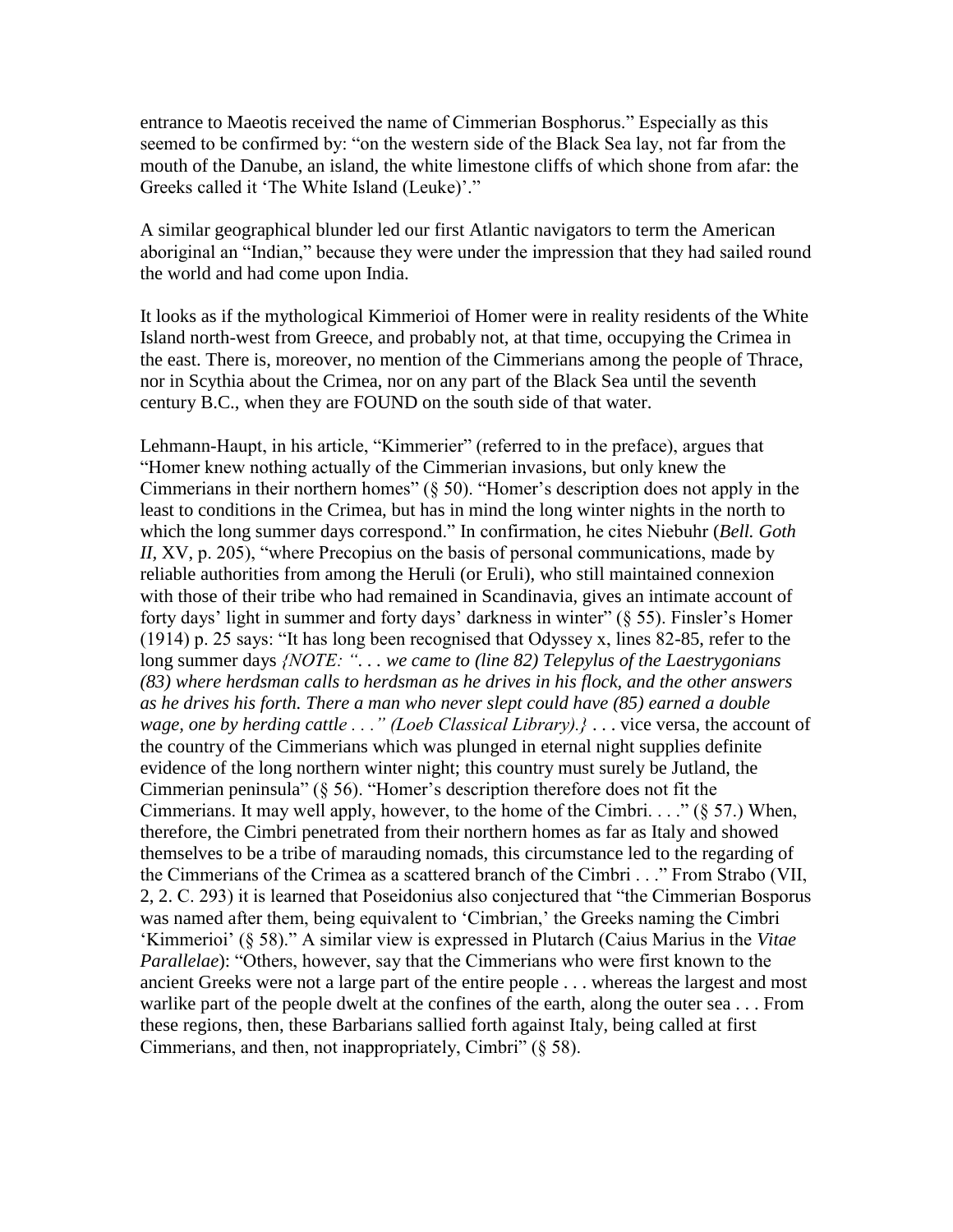Sharon Turner, Arnold, Niebuhr, and Lappenburg all say that Cimbri and Cimmerii were identical. Lehmann-Haupt cites Bury in *The Homeric and Historic Kimmerians* (*Klio VI,* 79-88), who discusses the extraordinary account by Procopius of the island of Brittia, based on local accounts, which he inserted as a digression in his *Gothic Wars* (IV, 20). To this island the souls of the dead are rowed over by inhabitants of the mainland facing it, who are summoned to the task by nocturnal knocking at their doors. This spirit-island is clearly characteristic, judging from the details concerning its inhabitants ("and the names of these nations are Angili, Frissones, and Brittones, the last named from the island itself"), Angles, Frisians and Britons. The details, however, stopped Procopius (as Bury points out) from relating them to the Britain he knew so well, and caused him to place this "double" of Britain between that country and Thule (*Scandinavia:* Bury 80, 3) (L. H., § 62).

Lehmann-Haupt concludes his long analysis (18 folio pages) of "The Cimmerians in Homer and other Myth": "Thus the information relating to the Cimmerians in *Odyssey XI only lacks any proper connection if,* with Finsler, who himself relates it to Jutland, one places it among the connected complex of data, all of which point to the Black Sea" (§ 65).

There is, however, a considerable volume of opinion that Homeric geography reflects Ionian geographical knowledge of the colonising period in Pontus, but others regard most of the Homeric statements as reflecting an earlier phase of navigation, and as mainly referring to regions west of Greece. The description of the Ocean Stream certainly looks like an account of the tidal currents at Gibraltar, and it is quite probable that early adventurers passed out into the Atlantic, and reached a cloudy and fog-infested climate.

#### THE SO-CALLED INDO-EUROPEAN MIGRATION

Rogers, in *Babylonia and Assyria,* says: "In the reign of Esarhaddon there was felt, for the first time, in all its keenness, the danger of an overflow of the land by Indo-European migrations."

After giving the Scythians' own account of their traditional history (H. IV, 5-7) and the Greek account (H. IV, 8-10) Herodotus continues (H. IV, 11 and 12): "There is also another different story in which I am *more inclined* to put faith than in any other." Not a very convincing method of introducing a statement of so-called history, not contemporary, but put together two or three centuries after the events occurred, and aptly described by Minns as "a confused account of happenings which it is almost impossible to credit."

The story is familiar; the nomad Scythians, inhabiting Asia, being hard pressed in war by the Massagetae, fled away across the Araxes (here the Volga) to the Cimmerian country (Crimea and South Russia). On their approach the Cimmerians got frightened. The King's party wanted to fight, the people wanted to retreat. They then divided into two equal forces and fought together. "All the Royal tribe were slain, and the people buried them near the river Tyras, where their grave is still to be seen. Then the rest of the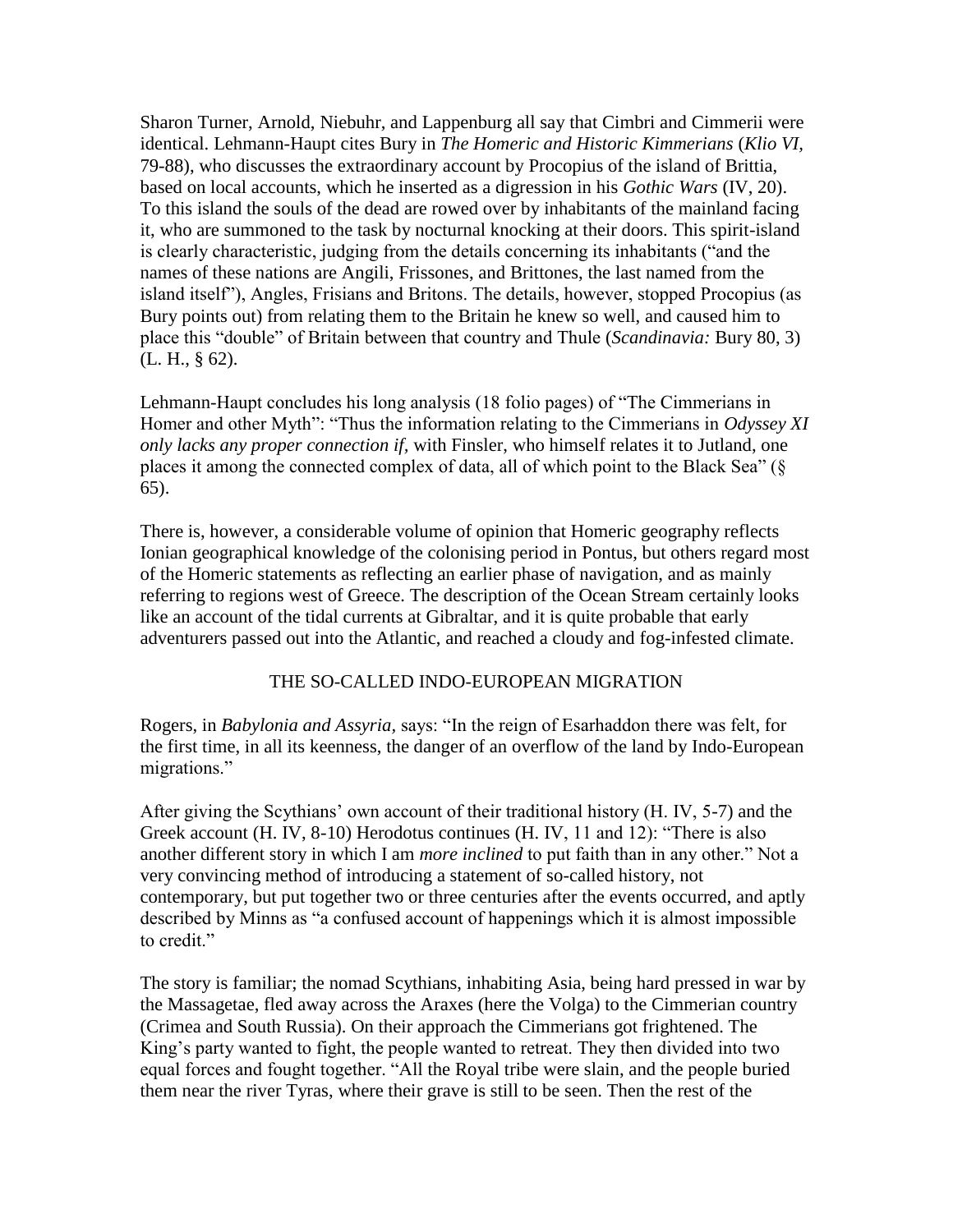Cimmerians departed, and the Scythians, on their coming, took possession of a deserted land"

Then a strange thing happened; the Cimmerians (excluding, presumably, the Royal tribe who had all been slain) fled, not in continuation of the line of the momentum of the attack, that is from east to west, but back, west to east, along the same track by which the attack had come. Then the Cimmerians turned sharply to the right, by the coast of the Black Sea, while their pursuers, the Scythians, over-shot them and keeping the Caucasus on their right, proceeded inland and poured into Media.

Edward Meyer, Geschichte des Alterthums, from *Historians' History* (II, p. 140), evidently sees the absurdity of all this, and says: "About the eighth century, the Scythian Scoloti, one of the Iranian nomadic tribes, ostensibly crowded out by the Massagetae, crossed the Volga and the Don, and drove the Cimmerians out of their abode. . . . *In all probability they went over the Danube into Thrace, being joined by Thracian tribes on the way"* (my italics).

Bunbury (*Ancient Geography,* I, p. 208) says: "It seems impossible to believe the story (by Herodotus), thus told, or to connect it with the Cimmerian invasion of Lower Asia."

Again, Niebuhr has shown that there is great intrinsic improbability in Herodotus' narrative. He also thought that, they (the Cimmerians) must have come to the Thracian Bosphorus, for they must have got into Asia Minor somehow, to attack Lydia.

Minns *(Scythians and Greeks,* 1913, p. 41) writes: "Mullenhoff (D.A. III, p. 19, ff.) supposes that there never were any Cimmerians at all north of the Euxine, that they are only known in Asia Minor, that their name was traditionally assigned to the earthworks and settlements about the Bosphorus, just as now, earthworks in Eastern Europe are assigned to Trajan, far beyond the limits of the Roman Empire, and that they were really invaders from Thrace or the parts beyond. . . . It is hard to think that Herodotus simply invented all the story of the Cimmerians coming from the north side of the Pontus, though, even so, it is at first sight difficult to see precisely how things happened; how if the Cimmerians fled south-east, there should have been their Kings' tombs on the Tyras (Dniester). . . ."

That in the eighth century B.C., the Cimmerians, after losing half their total strength about the Crimea, and after being pursued by the Scythians through the Caucasus, should revive to such an extent that their pressure on Urartu—a strong state which had lately defeated even the Assyrians under Sargon (L.H., § 10)—was sufficient to cause (according to Lehmann-Haupt, § 9) their great King Rusas I to commit suicide, is beyond the limit of credence. The more one looks at a modern map of south-west Asia the more fantastic the Herodotus story appears, especially if one uses—as the famous Marquis of Salisbury advised for such studies—a large scale map.

### THE ASSYRIAN CAPTIVITIES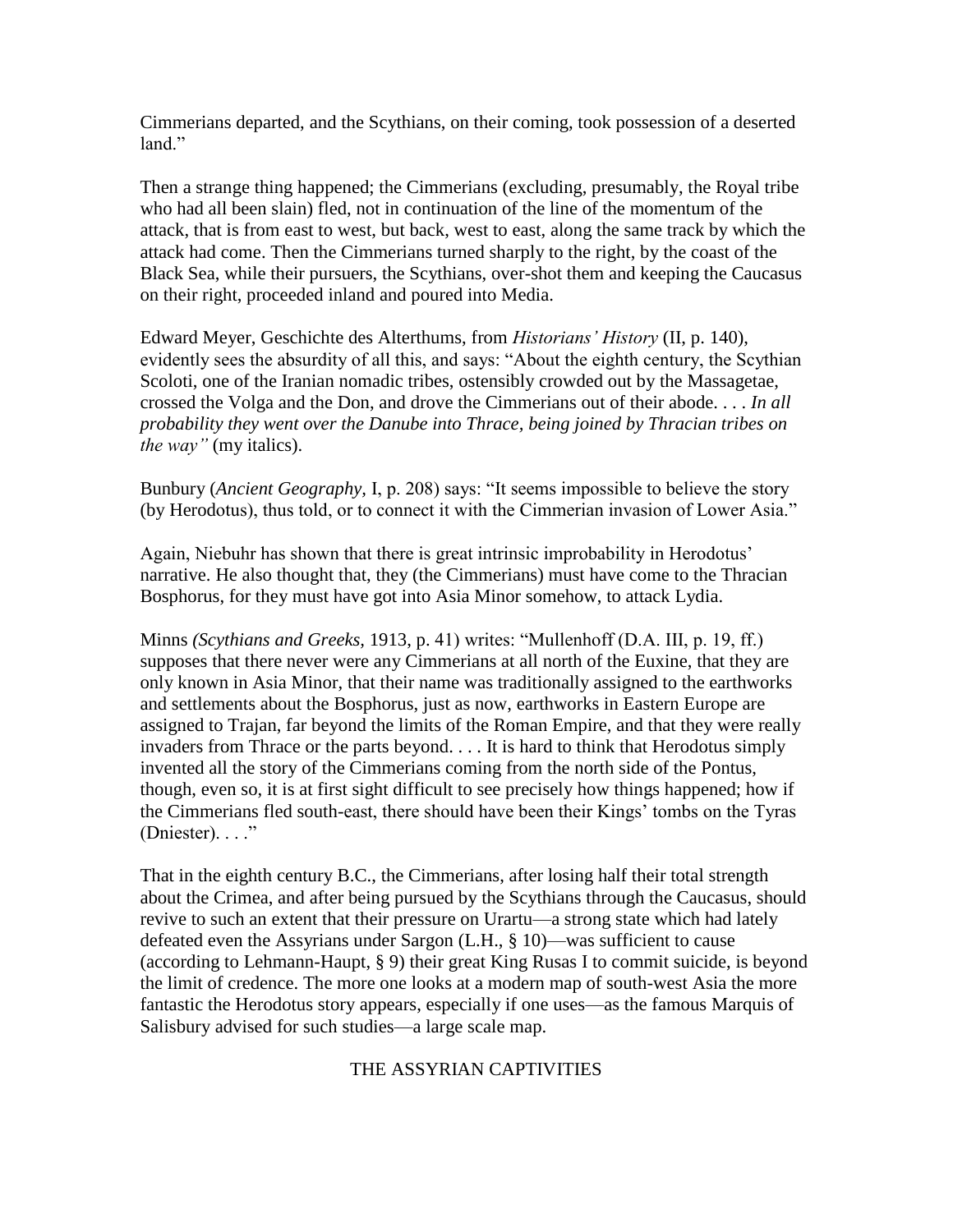It is to be noted that accurately dated history, in these parts, commences with the "limmu" of 893 B.C., the "limmu" being the magistrate appointed for the year, and after whom the year was named. (*Ancient History of the Near East,* Hall, p. 445.)

The first captivity of Israel (Reuben, Gad and half-tribe of Manasseh) was in 734 B.C. (cuneiform records of Tiglath Pilezar) and not in 740 B.C. (Ussher). They were brought to Halah, Habor, Hara and to the river of Gozan (Gozan was, probably, a district stretching across Upper Mesopotamia) where, before long, they must have been coming into contact with the fighting between Assyria and Urartu and her ally Minnai (Ararat and Minni of Jer. li, 27) during the years 719-714 B.C. (L.H., § 7-9).

The second captivity of Israel (the remainder of the ten tribes) was carried out when Sargon captured Samaria, after a three years' siege in 722 B.C. (Assyrian monuments), and 721 (Ussher). Josephus Bk. ix, ch. 14 is headed: "How Shalmanezer took Samaria by force and TRANSPLANTED THE TEN TRIBES INTO MEDIA, and brought the nation of the Cuthæans into their country"; also in Section I of the same he says: "Shalmanezer, the King of Assyria . . . besieged Samaria three years and took it by force in the ninth year of the reign of Hoshea (actually taken by Sargon after Shalmanezer's death) . . . and quite demolished the government of the Israelites, and transplanted ALL THE PEOPLE into Media and Persia, and when he had removed these people out of this their land, he transplanted other nations out of Cuthah (a place so called for there is still a river of that name in Persia) into Samaria, and into the country of the Israelites. *So the Ten Tribes of Israelites were removed out of Judæa*."

It is necessary to draw special attention to this because there is reiterated argument that the removal was only partial.

From *Problems in Biblical and Mesopotamian Ethnography and Geography,* by G. R. Gair, we get the following:

(Page 12) "In the account of the first deportation of Israelites there is no mention of Media at all. At the second and more important captivity the cities of the Medes are distinctly mentioned. Yet Media was not conquered till about 715 B.C. In that year Sargon conquered the Medes as far as the Elburz Ranges (Mt. Demavend) and received the tribute of 28 chieftains. Again in 713 B.C., 46 chiefs were taken."

(Page 17) Inscription of Khorsabad translated by Oppert. "I besieged and occupied the town of Samaria and took 27,280 of its inhabitants captive."

(Page 18) If the ruling caste of the Kingdom of Samaria only were deported it seems strange that the Assyrians went to such pains to repeople the land. We read in 2 Kings xvii, 24: "And the King of Assyria brought men from Babylon and from Cuthah and from Ava, and from Hamath, and from Sepharvaim and placed them in the cities of Samaria instead of the children of Israel," while on the columns of Khorsabad (*Records of the*  Past, translated by Dr. J. Oppert) referring to the year after the fall of Samaria we read: "I marched against the tribes of Tasidi, of Ibadidi, of Marsemani, of Hayapai, of the land (of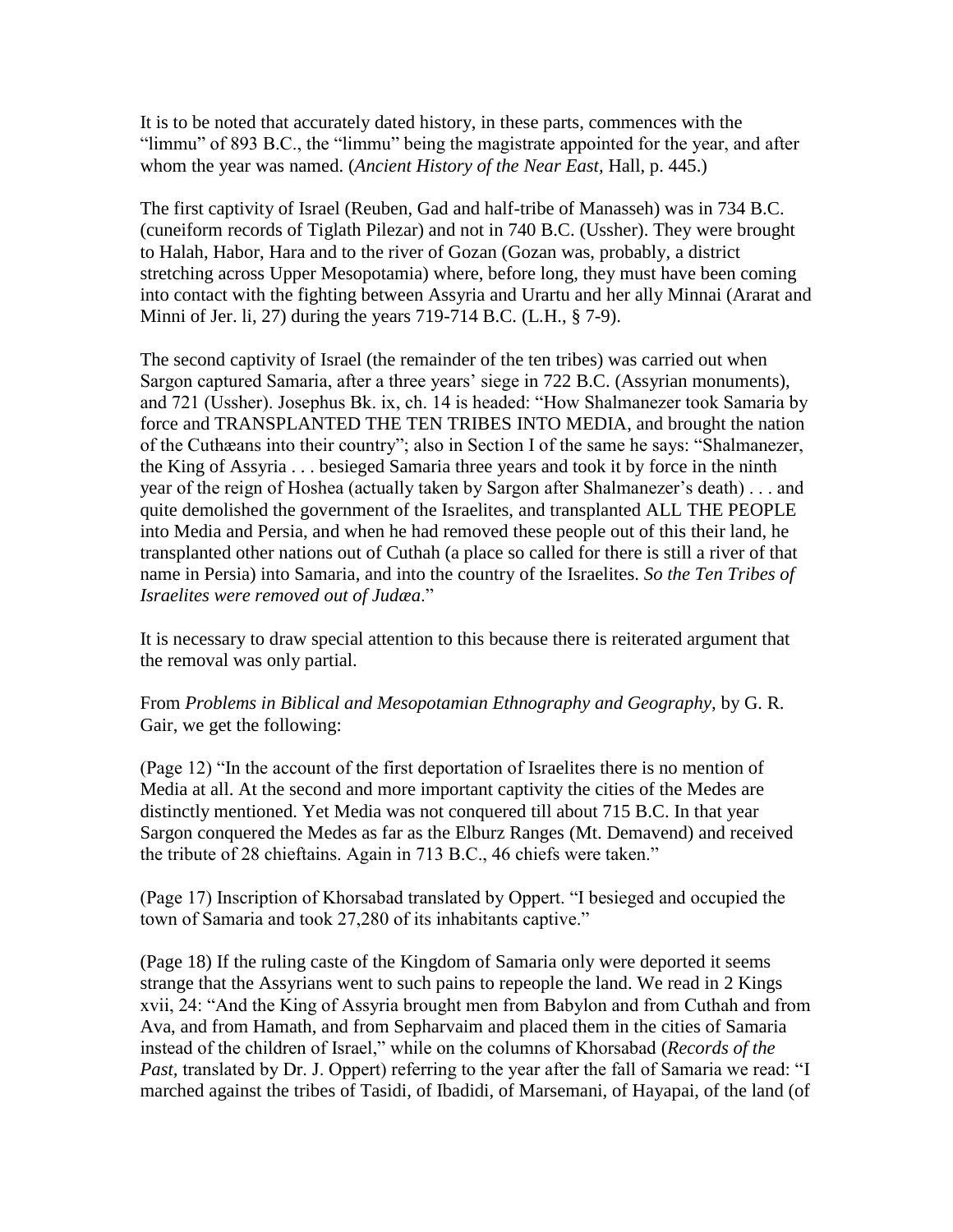Arabia). I pulled them out of their dwelling and I placed them in the town of Samaria." From this inscription we learn that seven years after the fall of Samaria peoples from very distant lands were being deported to that city—supplementary to those catalogued by the *Bible.* (Page 20.) Also in connection with the second revolt of Hamath in 715 B.C., in which Arpad, Simyra, Damascus, and Samaria, were involved, even if all Israel were not deported at the fall of Samaria in 721 B.C., the chances for the nationality surviving after this further result were very slight. (Page 19).

In an article by Mr. H. A. Marchant, "The Riddle of History Solved" in the *Banner of Israel,* XXXIII, 2nd June, 1909, we read: "It must be remembered that when the Jews returned from Babylon they did not accuse any of the mixed medley who opposed them of being their brethren, Ephraim-Israel."

The reason why the monumental inscriptions do not mention any vast number of captives is that:

- (1) Esarhaddon (681-668 B.C.) wilfully defaced Tiglath-Pilezer's (745-727 B.C.) inscriptions, but such as remain confirm the Bible.
- (2) Shalmanezer (727-722 B.C.) was too busy fighting during his short reign to write inscriptions.
- (3) The whole Phoenician mainland was in revolt, and when the promised help from Egypt did not mature, they all, except Samaria, submitted to Shalmanezer, but no record of captives was kept.

Further, the Bible says (2 Kings xvii, 18): "THERE WAS NONE LEFT BUT THE TRIBE OF JUDAH ONLY"

It is also argued that when the Bible says (2 Kings xvii, 6 and xviii, 11) "in the cities of the Medes," it does not mean what it says.

We may therefore assume that large numbers of ten-tribed northern Israel were gathering, from 734 B.C. onwards, and multiplying exceedingly, according to prophecy, about the Armenian plateau and the Zagros mountains. This is confirmed too in *Tobit* VII, where it appears that certain Israelites of the captivity, in Nineveh, came to Ecbatana. Also Diodorus (II, ch. 3) refers to two colonies—which he calls Scythians, but evidently from the words "despicable for their mean original" were captive Israelites—one out of Assyria, the other out of Media.

In *Aids to the Student of the Holy Bible* (Eyre and Spottiswoode, 1880), written by many well known writers of that day (including the late Prof. Sayce), map 8 shows that the settlement of the Israelite exiles of the second captivity is located in Media, in the very spot where the Umman-Manda revolted in the days of Esarhaddon, after the Israelites had been located there for about forty years. This will be dealt with later (see p. 22 last four lines).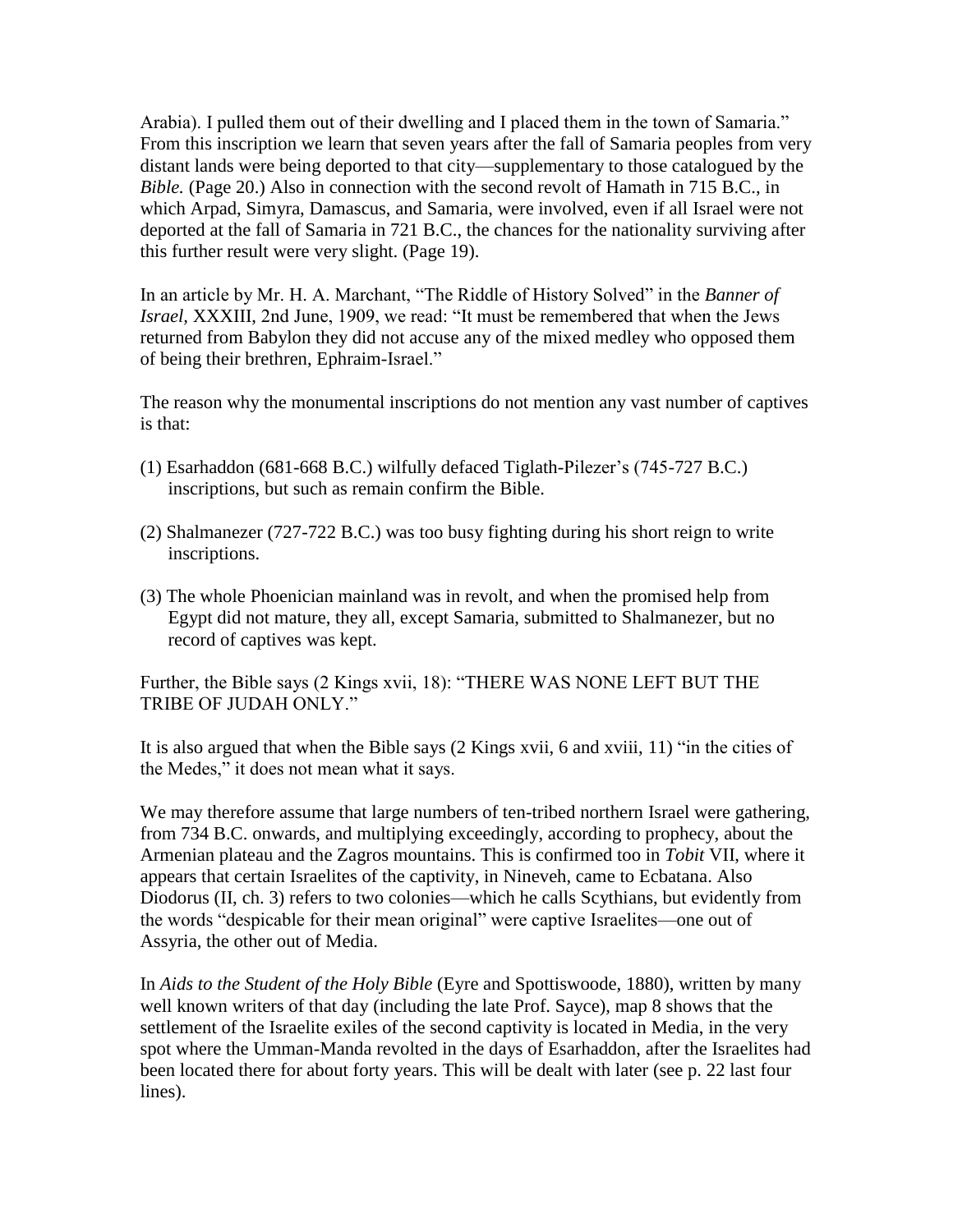#### CAMPAIGNS AROUND ASSYRIA AND IN ASIA MINOR

From Klauber (cited by Lehmann-Haupt) we learn that Esarhaddon (who reigned 681- 668 B.C.) addressed an appeal to the sun-god for help, when threatened by Kashteriti (Manda) and Mamiti-Arsu (Mede), as brought to light by Knudson (Leipzig, 1893), and by Klauber twenty years later.

(L.H., § 19): "Will Kashtariti and his warriors, or the warriors of the Gimirrai (whom Lehmann-Haupt definitely equates with the Cimmerians) or the warriors of the Media, or the warriors of the Mannai, or any enemy whatsoever, succeed in their plan?" The "plan" is the taking of the Assyrian city of Kishassu by storm. This with Kartam and five other cities "on the eastern borders of Assyria" (L.H., 19) was taken, according to the Babylonian Chronicle, during the invasion of Assyria by the Cimmerians (Article in *Bab. Assyr. Geschichte* by G. P. Tiele. *Historians' History,* I, p. 423.) This campaign took place in the district of Khubushkia (between the upper Zab and the Tigris. Sayce; and C. P. Tiele, *Bab. Ass. Gesch.*), *circa* 677 B.C. (formerly given as 673 B.C., but Lehmann-Haupt gives weighty argument for the earlier date). On the other hand, Hall *(The Ancient History of the Near East,* p. 495) says that "the war lasted for several years, ending in 672 B.C. with the reassured inviolability of the northern frontier." Esarhaddon's appeal to the sun-god at the threat of "revolt" *{NOTE: It should be noted—from Higher Criticism, Sayce, 6th edit., p. 485—that the words used by Kashtariti, in writing to Mamiti-Arsu, were "Let us revolt," showing that the Cimmerians were Assyrian subjects at the time, and were not, as has been supposed, taking part in any so-called Indo-European invasion.}* by the Cimmerians and their allies was due to fright, and, by giving an Assyrian Princess in marriage, he formed an alliance with Bartatua, King of the Ishguzai (Asguza, Ashkenaz, Sayce, *Higher Criticism,* p. 484) with whose help the invasion was finally defeated and Teushpa (Teispes, the reputed ancestor of Cyrus and Darius) was killed (L.H., § 17).

Let us pause to consider who all these various people were:

Hall (op. cit., p. 495) speaks of "The nomad tribes of the *Gimirrai.* These, the *Gomer* of the Hebrews, and the *Kimmerians* of the Greeks."

Sayce (op. cit., pp. 483-486) speaks of "The Kingdom of Minni adjoined that of *Ararat* (*Urartu*) on the south-east. Ararat, as we have seen, was the name given by the Assyrians and Hebrews to the country called Biainas in the native inscriptions, the capital of which was at Van, while the *Minni* of Scripture are termed *Manna* in the Assyrian text, and Mana in those of Van."

(Ibid) *Saparda* was in Bithynia and Galatia (cuneiform tablet, 275 B.C., Dr. Strassmaier). Here was the land of *Sepharad* in which was the captivity of Jerusalem (Obadiah, verse 20). This contradicts Hall (op. cit., p. 483), who writes: "We are not told that they were carried into captivity, but were regarded as spoil."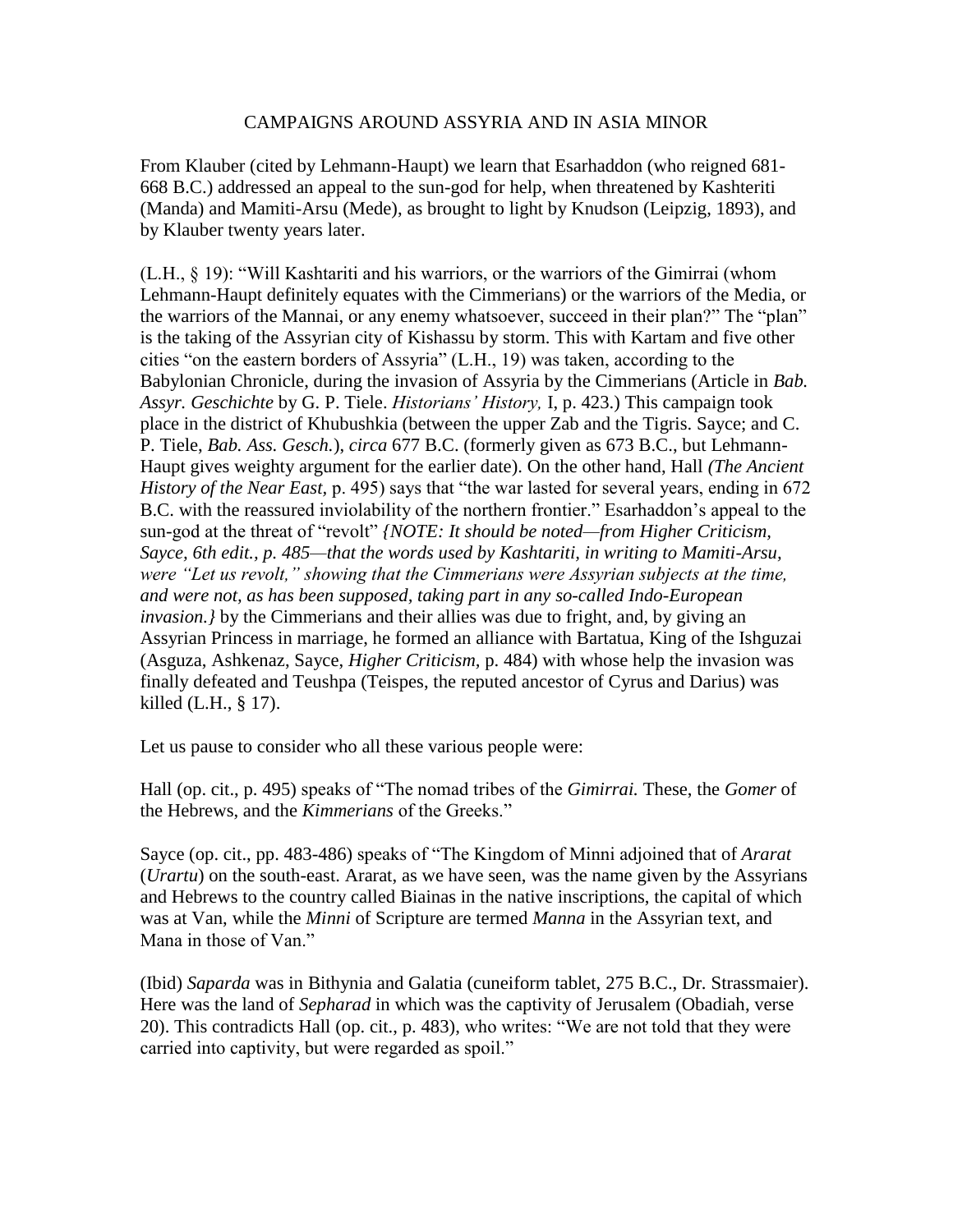The true *Medes* (*Mada*) of the Assyrian inscription were, according to Sayce (*Historians History,* II, p. 584) "the Kurdish tribes who lived eastward of Assyria, and whose territory extended as far as the Caspian Sea. They were for the most part Indo-European in language and Aryan in descent, *{NOTE: According to modern ideas, there is an Aryan language, but not an Aryan race.}* and lived like the Greeks in small states, each of which obeyed a city lord of its own."

The *Umman-Manda.* A general designation for nomadic northmen (*umman . .* horde; *manda..* full, numerous). Gadd in *Fall of Nineveh* (p. 14, footnote), says: "It is certainly used of the Cimmerians, though apparently not of the actual Scythians (Asguzai, Isguzai)."

After this campaign, about the Zagros mountains and the Armenian plateau, the Cimmerians under Tugdamme (the Lygdamis of Strabo), who, like Teushpa, appears as an Umman-Manda, engaged in a further series of battles in Cappadocia and Cilicia, being finally driven across the Halys (*circa* 673 B.C.). Then began the campaign of the Cimmerians against Phrygia, which they destroyed (L.H., § 28), and then against Lydia under Gyges (Assyrian "Gugu"), who first made his allegiance to Asshur-banipal, and then revolted. Sardis was taken by the Cimmerians, and Gyges killed (*circa* 652 B.C.) (L.H.). The Cimmerians then attacked the Greek coast cities in conjunction with their related stock, the Treres, who had come across the straits from the west, as stated by Callinus. Subsequently, the Cimmerians were driven out of Western Asia Minor by Gyges' son, Ardys, and his grandson, Alyattes, and were met and defeated by the Assyrian army of Syria, about the Cilician Gates, when Tugdamme (Lygdamis) was killed and his son Sandakshatra became their leader (Hall, op. cit., p. 509). Alyattes ended his six years' contest with the Cimmerians (Manda, as shown below) by giving his daughter Aryanis to Astyages, the son of Cyaxares. (See below.)

Prior to the death of Ashur-banipal two invasions of Assyria had taken place: one under Phraortes (*circa* 634 B.C.), which was defeated, and the other under Cyaxares (Uvakhshatara)—who reigned 634-594 B.C., or by another calculation 625-585 B.C.—(*circa*  630 B.C.), in which Nineveh was besieged, but rescued by Scythians under Madyes, son of Protothyes (the latter considered to be the same as Bartatua, King of the Ishguzai) (H. II, 102 ff.).

From Gadd, *Fall of Nineveh,* we learn that Nabopolassar, Viceroy of Babylon, revolted from Assyria some time between 620 and 617 B.C. In the summer of 614 B.C., Cyaxares marched upon Nineveh, an alliance was made between Media (Manda; see below) and Babylon, formally sealed by the marriage between Cyaxares' daughter, Amytis, with Nebuchadnezzar. Thereby, incidentally, Astyages (Cyaxares' son; see above) became brother-in-law of Nebuchadnezzar (Nabopolassar's son). During 613 B.C. there was a pause in the siege when the Medes (Manda) were engaged with Bactrian Scythians (Scoloti), but these were eventually persuaded to join the Manda-Babylonian alliance, and in July-August 612 B.C. Nineveh fell.

#### MEDES AND UMMAN-MANDA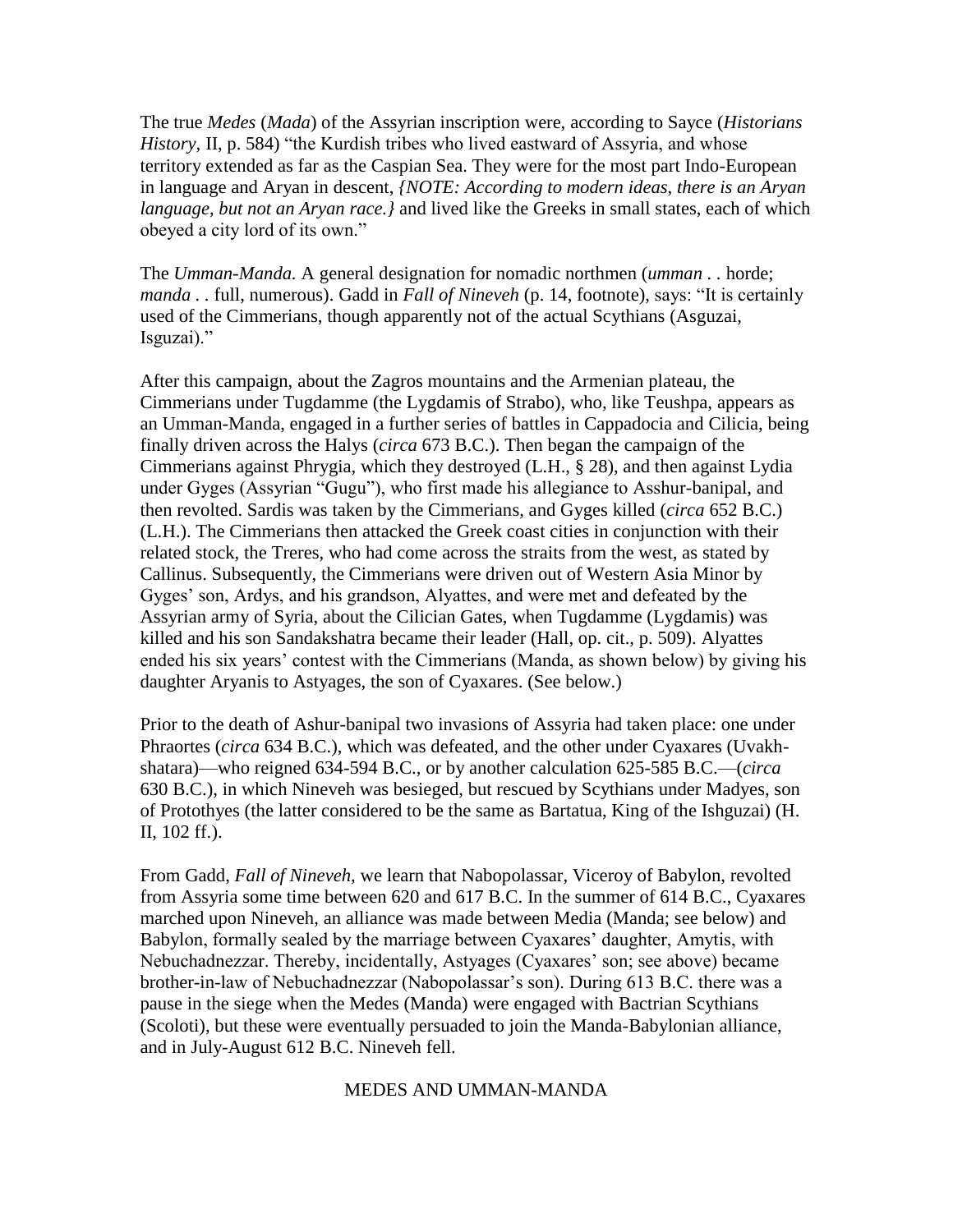Sayce (*Higher Criticism and the Monuments,* p. 519, ff.) also deals with this question of the Medes and the Manda: "If it is startling to learn that Cyrus was in reality an Elamite Prince, it is equally startling to find that Istuvegu (Astyages) was King, not of the Medes, but of the Manda. . . . Teuspa (Teispes), the leader of the Gimirrai, is called a Manda by Esarhaddon, and an inscription of Assur-banipal, recently discovered by Mr. Strong, returns thanks to the Assyrian gods for the defeat of that 'limb of Satan,' Tuktammu, of the Manda, or Duktammu (possibly the Lygdamis of Strabo), who led the Cimmerians into Kalikia (Cilicia), from thence they afterwards marched westward and burned Sardis. At all events, we must see in him a forerunner, if not a predecessor, of Istuvegu (the Astyages of the Greeks), who governed the Manda in Ekbatana. Ekbatana, the modern Hamadan, called Achmetha in the Old Testament (Ezra vi, 2), the Hangmatana of the Persian inscriptions, had been built in the territory of the old kingdom of Ellipi. Ellipi had been tributary to Sargon, and in the time of Sennacherib we find it in alliance with Elam. After this it disappears from history. The Manda had descended upon it and made it the chief city of their power. It would seem that the Manda of Ekbatana were the Scythians of classical history. As we have seen, Teuspa the Kimmerian and his people are termed 'Manda' by Esarhaddon and in the inscriptions of Darius; the Gimirra Umurgah of the Babylonian text, correspond with the Saka Humavarka of the Persian text. The Saka Humavarka are the Amyrgian Sakae of Herodotus (VII, 64) who, he tells us, were the Scythians of the Greeks. Totally distinct from the 'Manda' were the Mada, or Medes. Their land lay to the north-east of Ekbatana, and extended as far as the shores of the Caspian Sea. . . . When, in the generations that preceded Darius Hystaspes, Cyrus became the founder of the Persian Empire the Medes and the Manda were confounded one with the other. Astyages, the Suzerain of Cyrus, was transformed into a Mede, and the city of Ekbatana into the capital of a Median Empire The illusion has lasted down to our own age. . . . It was not until the discovery of the monuments of Nabonidus and Cyrus that the truth at last came to light, and it was found that the history we had so long believed was founded upon a philological mistake."

It seems a pity that the late Professor Sayce did not go a step further to state definitely that it was neither the Medes, nor the Umman-Manda of Abraham's time, that destroyed Assyria, but the new people Cimmerii, who had ousted the Umman-Manda from their former ruling position in Media and had become in the eyes of neighbouring countries, not in their own, Umman-Manda by affiliation.

#### **CHRONOLOGY**

The question of dates is important in connection with the Herodotus story.

The invasion of the Scythians (according to L.H.,  $\S$  6) must have taken place twentyeight years before the fall of Nineveh. This event is now fixed definitely at 612 B.C., so that puts the commencement of the Scythian invasion at 640 B.C., and as the Scythians were (according to the same story) pursuing the Cimmerians at the time, the Cimmerians can only just have preceded them in their flight over the Caucasus.

But, according to accurate dating by "Limmu" (see page II):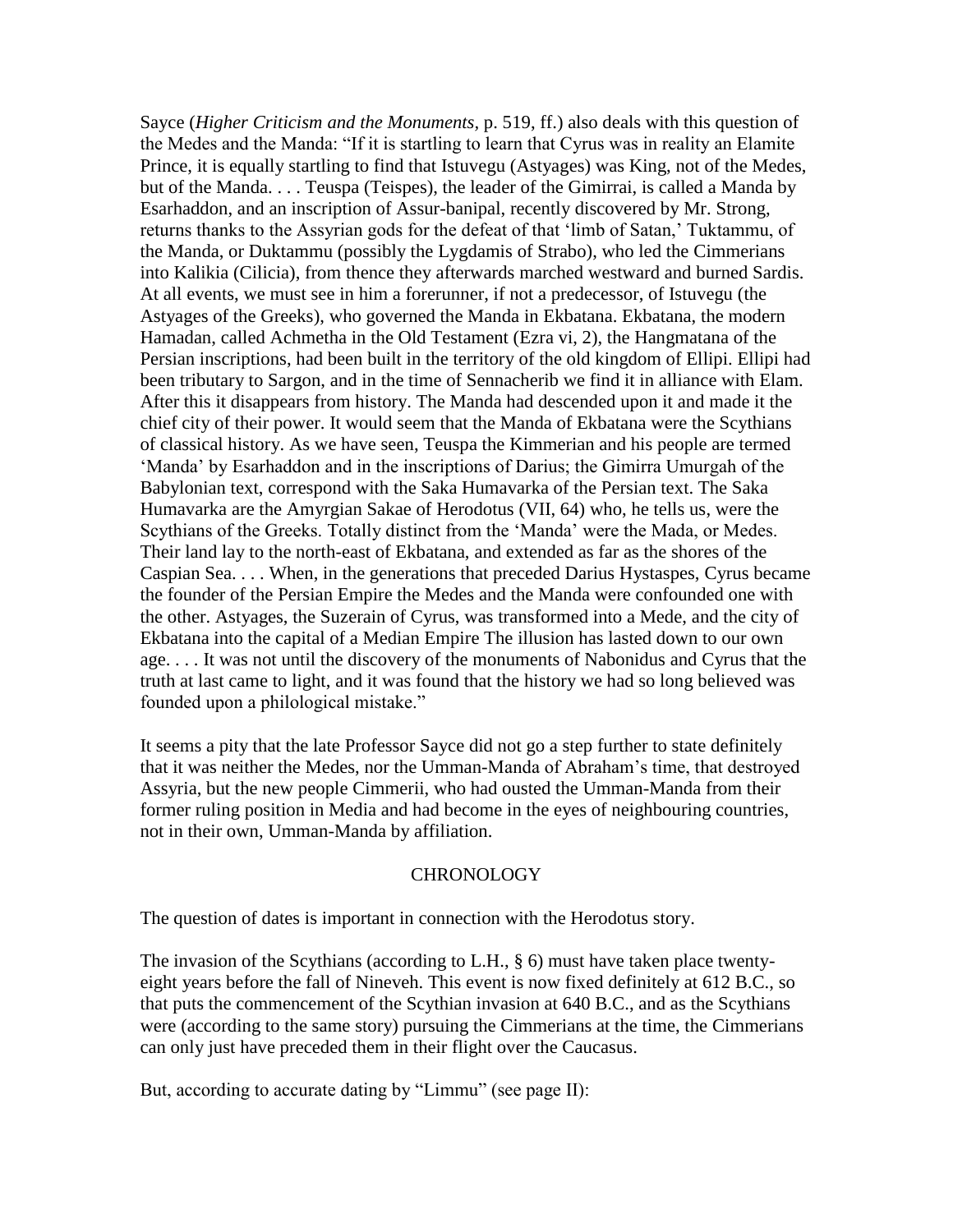1.—It will be seen, from page 10, that the Cimmerians had exerted such pressure on Urartu, about 715 B.C., as to be responsible (according to L.H., § 10, 11) for the suicide of Rusas I.

2.—The defeat and death of "Teushpa, the Cimmerian, a nomad, whose country is far distant, I slew and destroyed in the district of Hubushna (Khubashna, Khubushkia) with all his troop" in 677 B.C. (See page 14.)

From this it is apparent that the Cimmerians were fighting hard in Urartu and on the north-east border of Assyria, thirty-seven to seventy-five years before the date about which (according to the Herodotus story) they were being pursued over the Caucasus by the Scythians.

It is also to be noted that Lehmann-Haupt states that the Gimirrai, whom he definitely equates with the Cimmerians, never appear in conjunction with the Ishguzai (Scythians), but always together with other northerners, the Mannai, Sapardai and Medians, as if allied, or at least making war in common, with them.

#### **GOMER**

Another important question is this: Was Gomer of Genesis x the same people as the Cimmerians of later times? Scholars seem to think so. But is this justified? Gomer, the wife of Hosea (Hosea i), even though a wife of whoredom, is unlikely to be a descendant of Japhet, as she is intended to represent backsliding Israel—in the parable of the relation of Yahweh to Israel—and therefore must be reasonably expected to be a descendant of Shem, and not of Japhet. It is also remarkable that this Hosea-Gomer seed was placed, after the ten tribes had been taken captive by the Assyrians, in the very localities where the Cimmerians revolted.

#### CIMMERIA AND SAMARIA

The northern kingdom of Israel was called Samaria (Ussher 975 B.C.—see 1 Kings xiii, 32) long before Omri built its capital city "Shomeron," which the Greek Septuagint renders "Samareia." Josephus, in Bk. VIII, Chap. XII, 5, says that Omri called the city Samarion and that the Greeks turned it into Samaria. The Bible says that Omri called it Shomeron (1 Kings xvi, 24 margin).

The fear of the Syrians caused continuous emigration of northern Israel to the Isles of the West in Benhadad's time (1 Kings xv, 20), and, when "the Lord began to cut Israel short," in Hazael's time (2 Kings x, 32). Further, northern Dan seems to have disappeared before the advent of the Assyrians, as narrated in 2 Kings xv, 29. These movements were probably effected by means of the maritime trade for tin, etc., through the Mediterranean to the Scilly Isles and Cornwall, long before the actual captivities took place.

Rev. George Cooke, D.D., Regius Professor of Hebrew at Oxford, in an article in the *Ency. Brit.* 14th edition (XVII, 769) says: "A vivid description of the Phoenicians' trade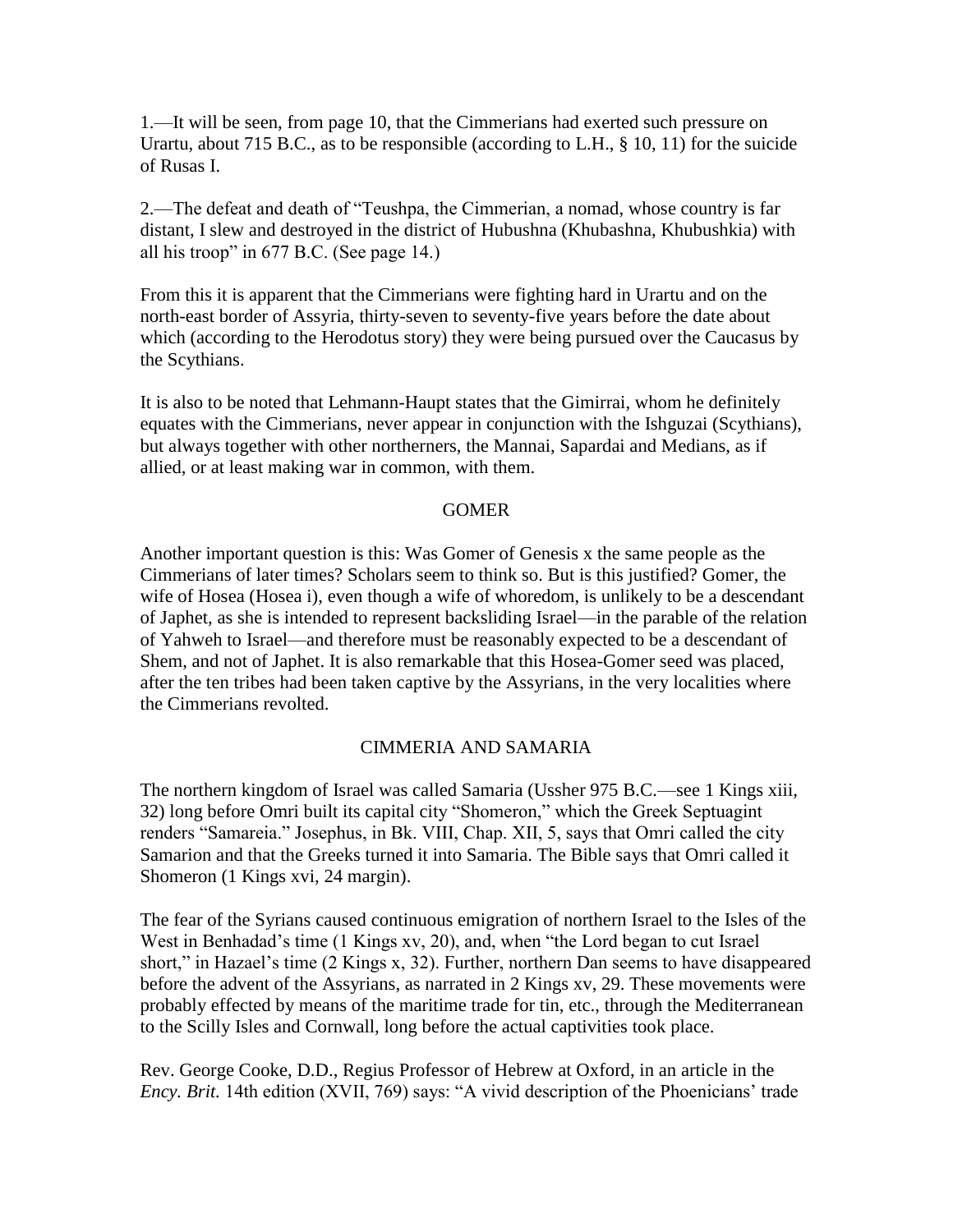at the time of Tyre's prosperity is given by Ezekiel (xxvii, 12-25). . . . Between Israel and Phoenicia the relations naturally were close: the former provided certain necessaries of life and received in exchange articles of luxury and splendour (ibid. 16-18). . . . It was the trade with Tarshish, i.e. the region of Tartessus in S.W. Spain, which contributed most to the Phoenician's wealth. . . . From Gadeira (now Cadiz) the Sidonian ships ventured further on the ocean and drew tin from the mines of N.W. Spain, or from the richer deposits in the Cassiterides, i.e. the Tin Islands, now known as the Scillies."

Also from an article by H. J. E. Peake, President of the Royal Anthropological Institute of Britain (ibid., Vol. II, p. 248, "Archæology, Trade Routes"): "From Sicily there are indications of trade in various directions . . . as far as the coasts of Spain and Portugal. There is even reason for believing that from Portugal a further line of coastal trade ran to Brittany and the Channel Islands, and ultimately to Ireland and the west of Britain, as well as to the amber coast of Denmark. These gold deposits and the tin lodes of Cornwall, as well as certain copper and, perhaps, gold deposits in Wales were the lures that tempted the first bronze traders to these countries. Thus it was that within a very few centuries after the first use of this alloy (2200 B.C., ibid., p. 247) bronze was brought to the British Isles" (ibid., p. 252).

Further evidence of this westward movement is found in the existence of stone circles, similar to that of Stonehenge, at ports of call north and south of the Mediterranean, in Spain, in Brittany, and in about two hundred places in Britain.

Also from *The British Museum Guide to Early Iron Age Antiquities* (1925) we learn that M. Salomon Reinach thinks that the Phrygians were here (Britain) about 850 B.C., even before the Phoenicians. This is supported by the evidence of the "Scyphus Cup," said to have been found in the Thames between Putney and Hammersmith, which has peculiarities marking it as coming from the neighbourhood of Troy between 1000 and 700 B.C. (ibid., pp. 90, 91). While *The British Museum Guide to the Antiquities of the Bronze Age,* 1920 (p. 151) indicates that the oldest route of intercourse between east and west was from Hissarlik (second city of Troy) before 2000 B.C., through Spain, Portugal and France (especially Brittany) to the British Isles and northern Europe.

#### CIMMERIANS AND SCYTHIANS

It is a pity that scholars—when giving us history from the monuments—instead of putting the monumental name in the text of a translation and *what they think it meant* in a note, frequently put "Scythian" or "Barbarian" in the text of the book or in the translation of the cylinder instead of the actual name used.

In a paper of this sort there is no opportunity to give the requisite background, in detail, for an examination of this question, but in chapters VII and VIII of my book, *Israel's Racial Origin and Migrations* (1934), authority is given for the tradition that the early colonies of Greece and Phrygia were furnished by Israelites from Egypt—principally by the tribe of Dan—but Zara Judah cannot be excluded. This is merely to indicate the idea that at a very early date, (between 1500 and 750 B.C.) the shores of the Aegean and the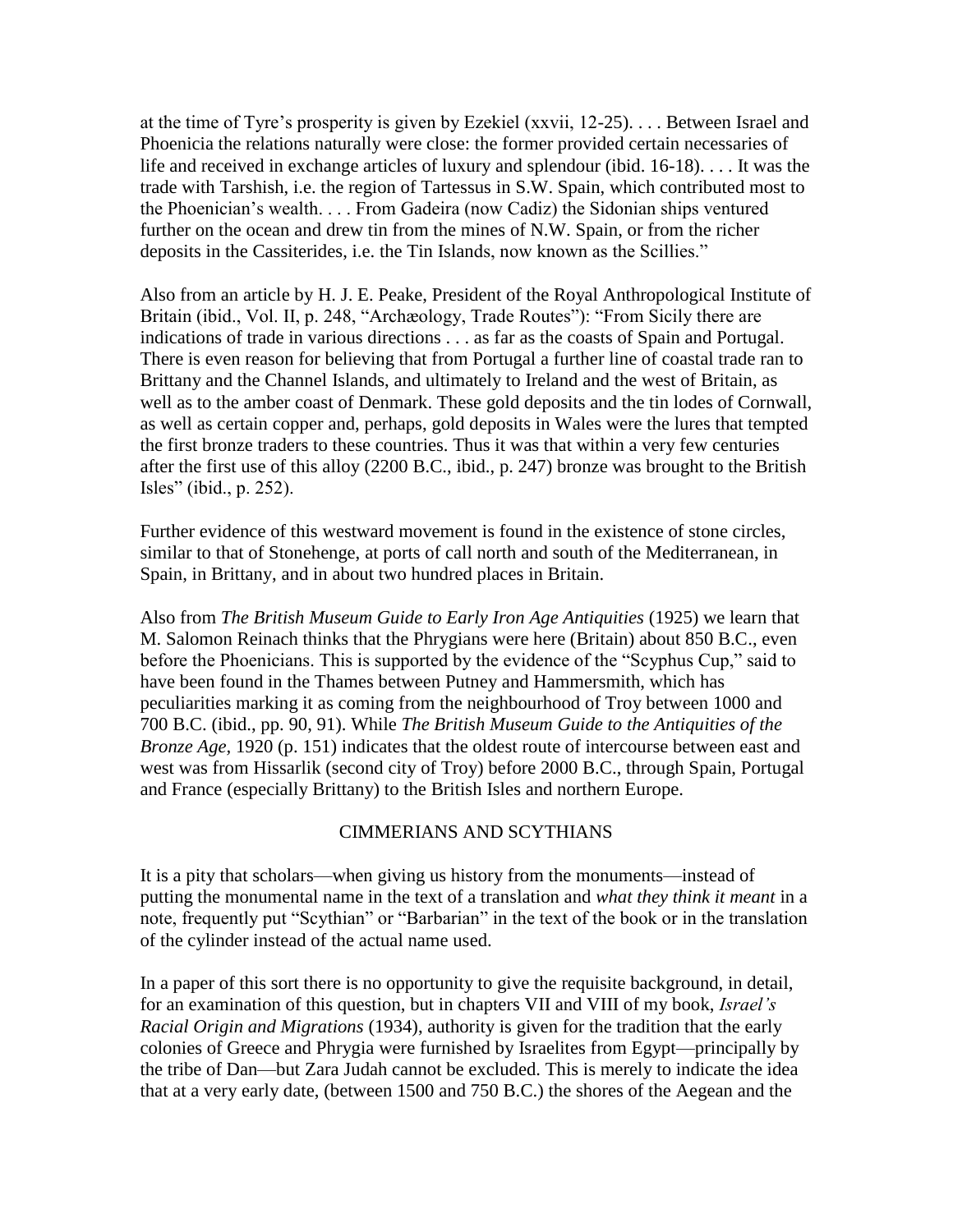Black Sea were largely populated with Israel people, many of whom had probably never even been into Palestine. By the time that the Cimmerian drama opens these Israelites would be known as Ionians and Thracians.

It really does seem as if, in the endeavour to get rid of the Old Testament, modern critics omit to take any account of Israelites who were placed in captivity in Assyria from 734 B.C. and onwards and in the cities of the Medes from *circa* 715 B.C. onwards. These ten tribes of Israel, whose fighting strength was over a million in David's time (1 Chron. xxi, 5, as compared with 800,000 by 2 Sam. xxiv, 9) must in the subsequent centuries have multiplied enormously, till Josephus (xi, 5) could describe them—at the period after the return of the Jews (Judah, Benjamin and Levi) from the Babylonian captivity (518 B.C.)—as being beyond the Euphrates, where their numbers had increased almost beyond credibility.

Where were they and what were they now named? because from Ezek. xx, 39, it is obvious that the Israel name—which included "EL," the name of God—was to be taken away and Israel was to be lost in a sea of names. Sir Henry Rawlinson says (in *Ancient Monarchies, II, p. 513)* that the opinion of Herodotus (IV, c. 11, 12) that the Scythians entered Asia in pursuit of the Cimmerians is childish and may be safely set aside. Is it not possible that it contains the germ of the actual course of events?

The Israelites were taken into captivity, from 734 B.C. onwards, and placed partly in Assyria and partly in Media. The Cimmerians are revealed by the monuments and made known by Rawlinson and Sayce. They are found in the very localities about Urartu (Ararat) and in the Zagros mountains about Kar-Kassi, north of Elam, where some of the ten tribes of Israel were placed during the lifetime of the captives from Samaria (seep. 13, last two lines ff.). The latter were known by the Assyrians even before their captivity, as the Bit Khumri, as shown on the Black obelisk of Shalmanezer II (860-825 B.C.) now in the British Museum. This name originated from Omri, who was King of Israel 929-918 B.C. (Ussher) (1 Kings xvi, 23, 28). From the days of Omri they must have been known to the Assyrians as Khumri, which Pinches shows was actually pronounced Ghomri.

Now Diodorus Siculus, who wrote during the first century B.C. refers, in Bk. II, ch. 3, to two remarkable colonies among the Scythians, "the one they brought out of Assyria, and settled in the country lying between Paphlagonia and Pontus: the other one of Media, which they placed near the river Tanais."

Danvers (in *Israel Redivivus,* p. 97) says: "Thus Diodorus Siculus identifies two colonies amongst the Scythians, who may have been Israelites of the Assyrian captivity (see p. 13, end of last paragraph but one) and this appears to suggest that the Israelites of the Assyrian captivity did migrate from Asia into Europe with the Scythians, and were, for the time being, known by that name." Allatius (Allaci, Leone), too, states (ibid., p. 98) that the districts of Iberia and Colchis "were peopled by Israelites from the banks of the Chaboras<sup>"</sup>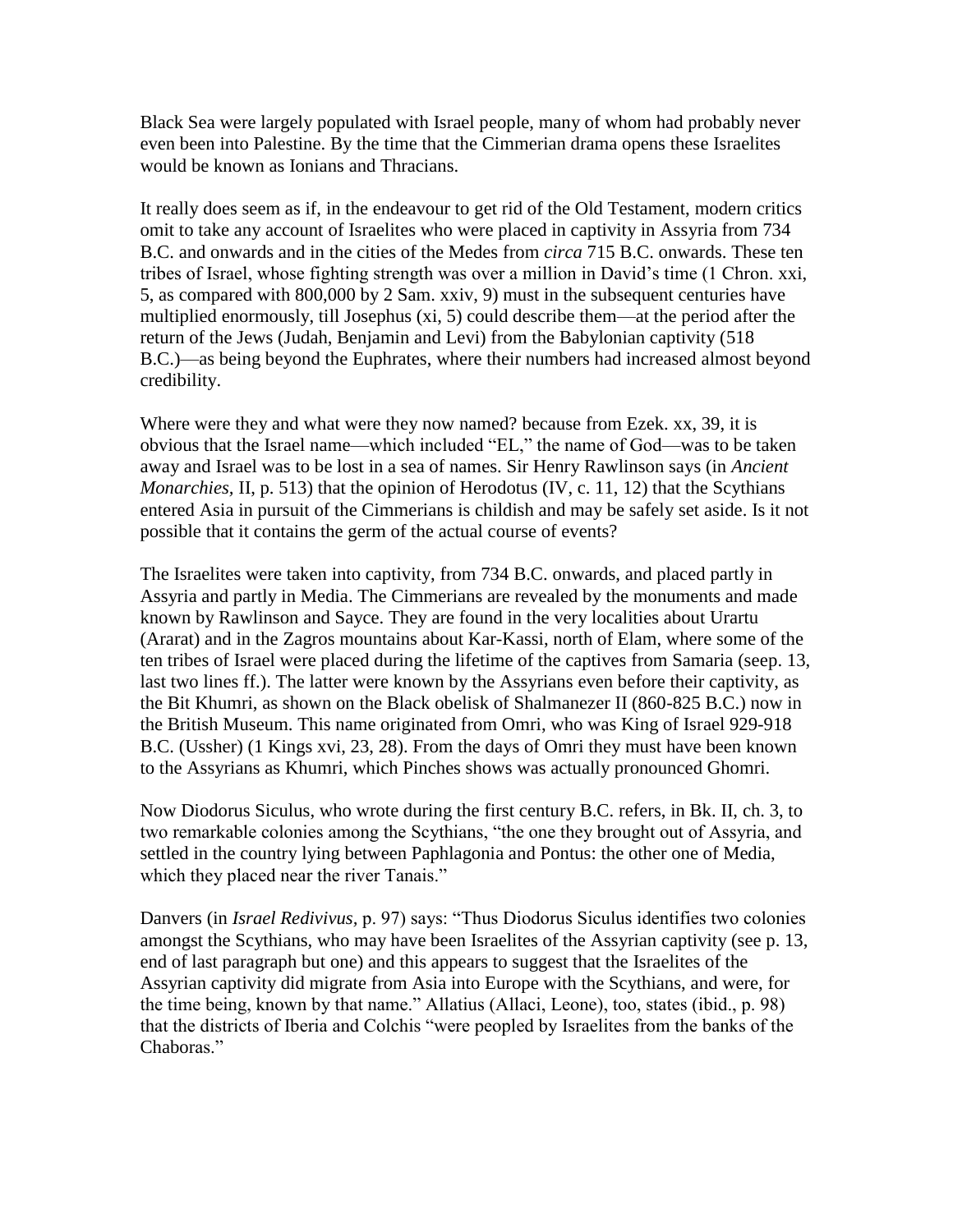This does not infer that the Israelites up to the time of the end of the Assyrian captivity period (*circa* 734-669 B.C.—65 years), or even up to the time of the Behistun inscription (*circa* 515 B.C.) were known otherwise than as Saka (Persian) and Gimirra (Babylonian) but it does infer that, later, when the Greek writers gave the general designation of "Scythian" to all wandering tribes, Herodotus followed suit, and, not knowing that the Saka (Gimirra) were Kimmerioi, called them Scythians, and also said that the Persians called all the Scythians Saka, whereas they really called the Cimmerians Saka. At a later stage, the Israelites were merged in the various wandering tribes known as Scythians, and became known as such.

Dr. Donaldson in *Varronianus* (1844), p. 51, remarks that in the immense area to which the ancients gave the name of Scythia we must distinguish between the Sarmatae or Sauromatae, who were mainly, or to a large extent, Sclavonian; the Scythae, or Asa-Goths; the Sacae, or Saxons, who were identical ultimately with the Daci, or Danes; and the Scolotae, or Asa-Galatae, also called Cimmerii.

From 2 Esdras xiii, 40-46, we learn that the ten tribes took a journey of a year and a half to Arsareth; Herodotus wrote about the migration of Scythian people from the south of the Caspian to a country north-west of the Black Sea; and as neither of them mentions any incursion of other peoples, in the same direction and to the same districts, it' is but a natural deduction that both the accounts refer to the same people, notwithstanding that the one is called Israelites and the other Scythians.

This does not appear more unreasonable than the tradition (among others) which Herodotus is "inclined to," of events which happened two hundred years and more previous to his date of writing, especially bearing in mind that Herodotus committed the anachronism of applying the generic term "Scythian" to the particular people certainly known, at the time he was writing about, as Saka.

The fact seems to be that no Assyrian, Babylonian or Persian wrote "Scythian." They wrote Umman-Manda, Zab-Manda, Mada, Gimmirra, Saka. It was the Greeks who introduced the word Scythian. The days of Assyria, Babylon and Persia were all over and the Greek period was well advanced before you find the Greek name Scythian on any monumental inscription (*Ency. Biblica,* Vol IV, p. 4330).

Let us try to clear up this question of names:

- 1. From p. 7, Lehmann-Haupt (§ 58) quotes Strabo VII. 2, 2. C 293, who cites Poseidonius as saying, "the Cimmerian Bosporus was named after them (Cimbri), being equivalent to Cimbrian, the Greeks naming the Cimbri 'Kimmerioi'."
- 2. Rogers (in his *History of Babylonia and Assyria,* II, pp. 286-293) says in a note: "The name Manda in the Babylonian text applies to the same people that were called Sakae or Scythians by the Greeks."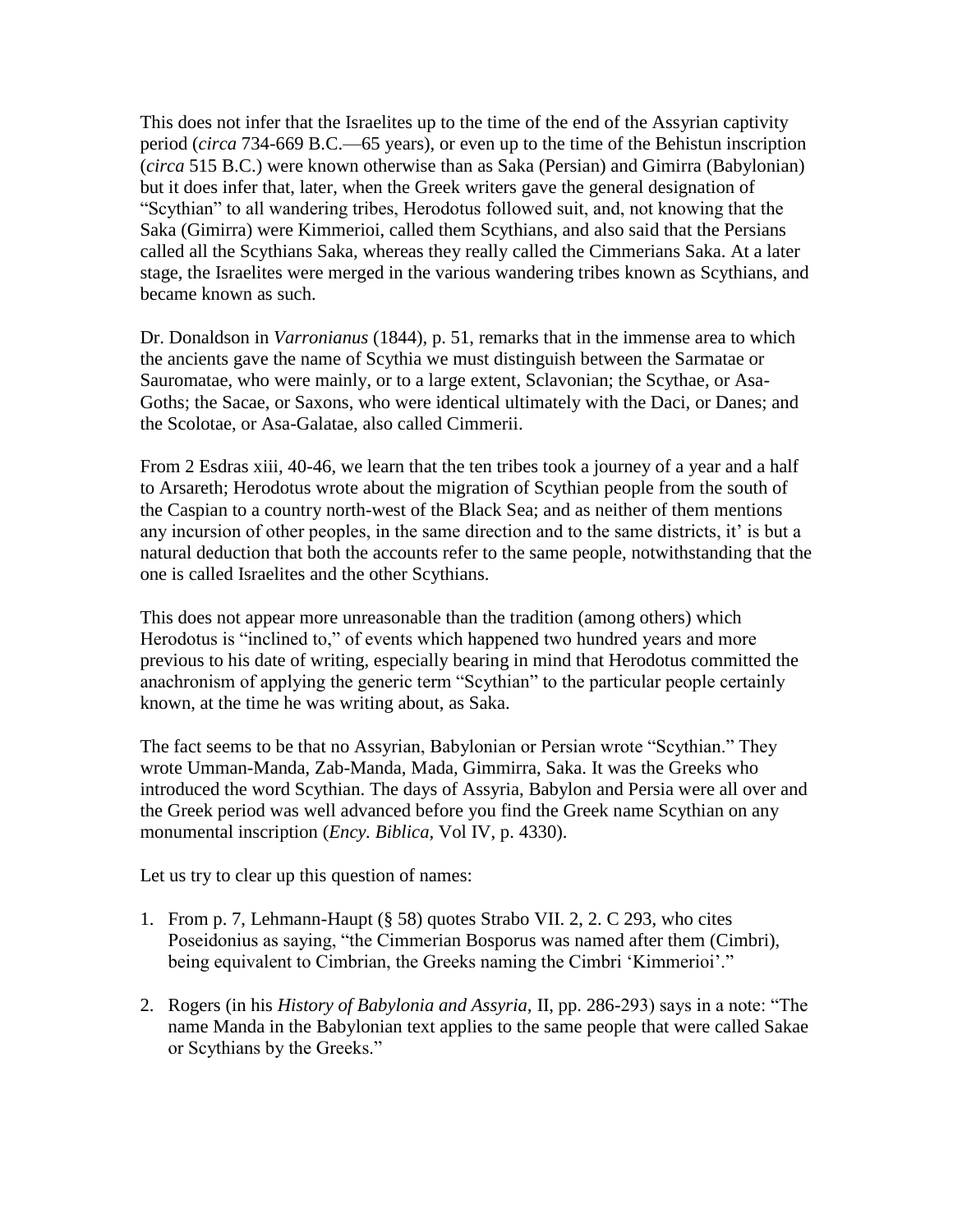- 3. C. P. Tiele, in an article from Babn. Assy. Gesch. (*Historians' History,* I, p. 422) says: "Cimmerians or, more accurately, the Umman-Manda."
- 4. Pinches says that the Manda were in Media in the time of Abraham. Therefore if the Cimmerians are now the Manda they must have ousted the Umman-Manda from their former ruling position in Media and had become in the eyes of neighbouring countries, not in their own, Umman-Manda by affiliation. Here we have the old story, the conqueror taking the name of the conquered. As Minns says in *Scythian and Greeks,* p. 40: "All history tells us, easily as nations change their language, they change their names still more easily."
- 5. From p. 14 it will be seen that Lehmann-Haupt (op. cit., § 19) definitely equates the Gimirrai and the Cimmerians; and on page 15 Hall (op. cit., p. 495) equates the Gimirrai with Gomer of the Hebrews and with the Kimmerioi of the Greeks.
- 6. From p. 17, Sayce says that Teuspa or Teispes, the leader of the Gimirrai is called a Manda by Esarhaddon, and he quotes from the Darius inscription (Behistun) that the Gimirra Umurgah of the Babylonian text corresponds with the Saka Humavarka of the Persian text. Also that the Mada (or true Medes) were totally distinct from the Manda.
- 7. Finally, Omri built Shomeron, and the Assyrians wrote Omri as Khumri (as shown on the Black obelisk now in the British Museum). Pinches (in his *Assyria and Babylonia,*  p. 339) says: "Omri was likewise pronounced in accordance with the older system before the 'Ghain' became 'Ayin.' Humri shows that they said at that time 'Ghomri.'" By the time of Esarhaddon this was written Gimmerai.

#### **CONCLUSION**

The arguments put forward suggest:

- 1. A western Cimmeria—possibly Jutland or Britain—of which Homer had heard only vaguely.
- 2. An eastern Cimmeria, subsequently developed by later waves of the same Iranian-Thracian people, actually Israel.
- 3. That the whole edifice of the story by Herodotus is based on an extremely shaky foundation.
- 4. That there is no evidence whatever for the Cimmerians being found in Assyria, Armenia, or Asia Minor, until after the smashing-up of the kingdom of Beth-Khumri and the transportation of the Khumri people to those very localities.
- 5. That it was the earlier captivity of Israel which was long engaged in the fighting with Assyrians, about Urartu, till (according to Esdras) they went to Arsareth.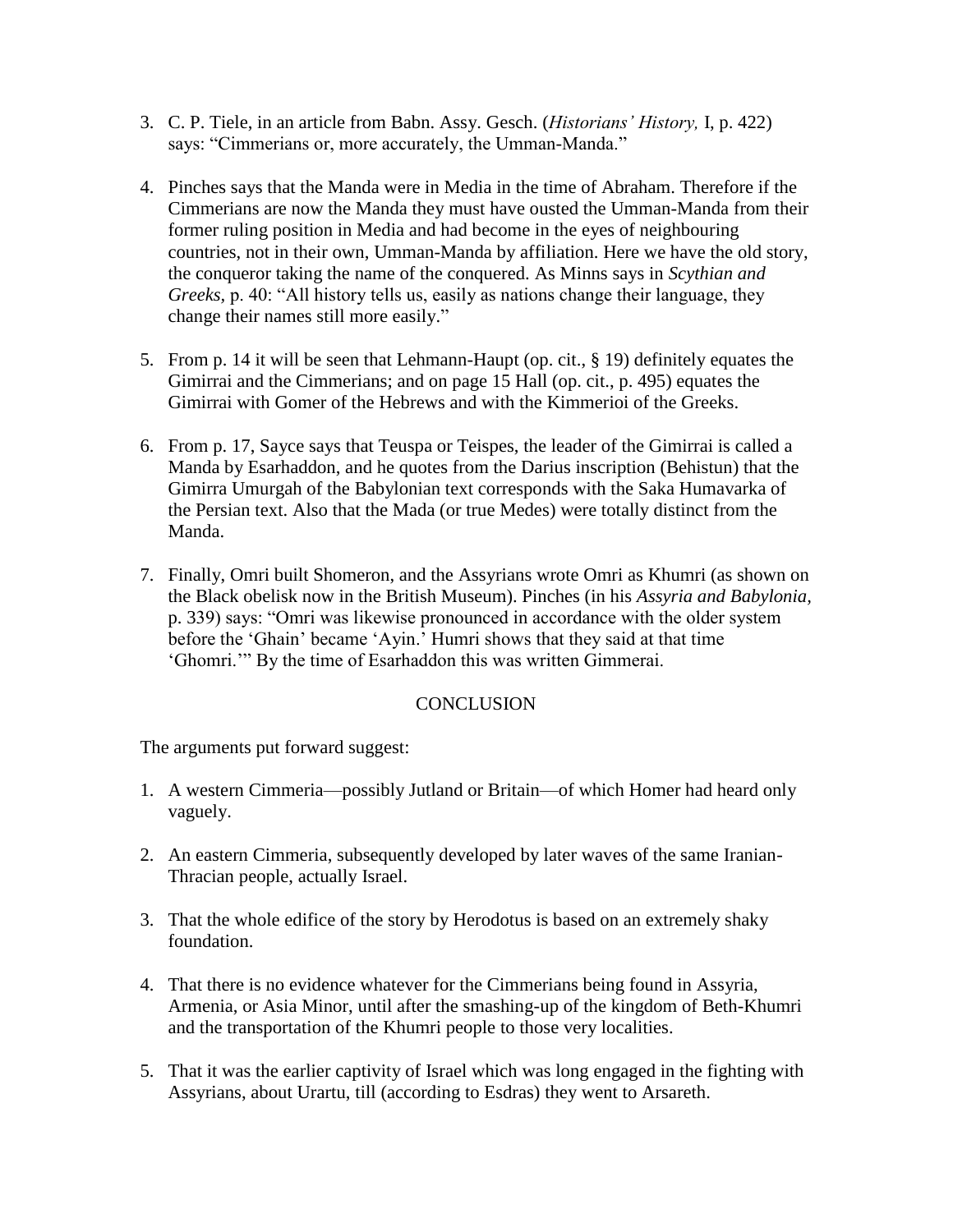- 6. That it was the later captivities of Israel (721, 715 B.C. and onwards) which ousted the original Umman-Manda from the leadership of Media, and became affiliated as Umman-Manda themselves. After their defeat in 677 B.C., and the death of Teushpa (Teispes), their leader in the field, they were driven into Asia Minor, as Cimmerians, by the Assyrians under Esarhaddon, aided (then) by Ishguzai (Scythians), and subsequently engaged in years of fighting with the Lydians.
- 7. That the Ishguzai under Bartatua were genuinely a tribe of Scythians.
- 8. That the Scythians under Madyes who attacked Cyaxares during the first abortive siege of Nineveh, may also have been Ishguzai, but they were more probably Bactrian Scythians (Scoloti) from western Asia. These were subsequently persuaded to join Cyaxares for the final capture of Nineveh, and it was probably these who ruled Asia for 28 years, whether before, during, or after, the siege of Nineveh (if at all?), no one seems able to say.
- 9. That there is no evidence whatever that the Japhetic Gomer of Genesis x and the (presumably) non-Israelite Gomer of Ezekiel xxxviii, 6, are the same as the symbolic Gomer of Hosea, which represents backsliding (Shemitic—not Semitic) Israel.
- 10. That the later Gomer of Hosea may genuinely mean Cimmerian. According to Pinches they were called Ghomri in Hosea's day.
- To sum up. I suggest the following explanation of the ideas examined in this paper:

The indications of Homer's geography seem to show that the Cimmerians which he had heard of were filtrations of the people from Samaria, who from the time of Omri c. 918 B.C. (Ussher) were known as Khumri (as shown in the Black Obelisk), whence—it is suggested—that the name Cimmerii is derived. These Cimmerians were beyond Oceanus in a wintry land north-west of Greece, and were actually on the shores of the North Sea or in Britain. Subsequent to the earlier Homeric writings the Milesian sailors discovered the Sea of Azov, and, thinking that they had reached Homer's "land of wintry Cimmerians," named its entrance the "Cimmerian Bosphorus." The report of the doings of the Cimmerians in the east, in the eighth and seventh centuries B.C., reverberated throughout the known world, the geography of which was little known, and may have induced Aeschylus (writing in the fifth century B.C.), who was a poet and not a geographer, to locate the Cimmerians in the Crimea. It is quite possible that there were some Cimmerians there by that time. Herodotus (484-425 B.C.), on the other hand, had to account for the actual presence of Cimmerians in Asia Minor, in the seventh century B.C., so the story of the Cimmerians, started by Homer in his description of their wintry abode north-west of Greece, and carried on by the Milesian sailors naming the Crimea the Bosporus Cimmerius, led to Herodotus accepting the story to which he "inclined." This seems to be a notable instance of what Sayce (*Higher Criticism and the Monuments,*  p. 529) describes as a history that has no perspective, though it is based on facts, and blends into one picture manifold events and personages of the past.